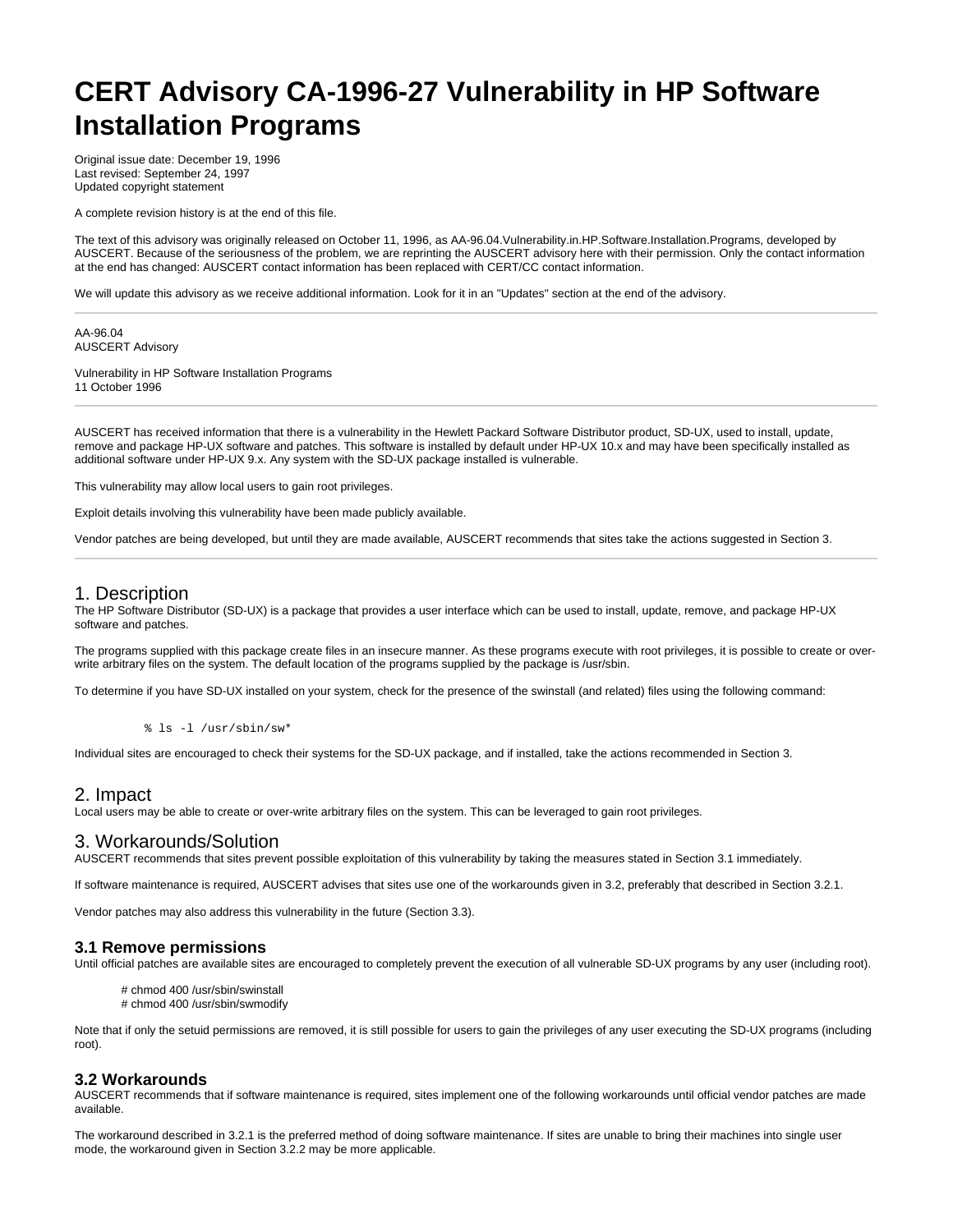#### **3.2.1 Run in single user mode**

If packages must be installed, the machine should be brought into single-user mode, execute permissions re-enabled on /usr/sbin/swinstall,

# chmod 700 /usr/sbin/swinstall # chmod 700 /usr/sbin/swmodify

and all symbolic links in /var/tmp and /tmp removed. The following command can be used to remove the symbolic links:

# find /tmp /var/tmp -type  $1$  -ok rm  $\{\} \setminus i$ 

Once this has been completed, any software package maintenance may be safely performed.

The execute permissions on the vulnerable programs must be removed before the machine is brought back into multi-user mode.

- # chmod 400 /usr/sbin/swinstall
- # chmod 400 /usr/sbin/swmodify

# **3.2.2 Change temporary file environment variable**

This workaround should only be used if the SD-UX programs must be used while the machine is in multi-user mode.

The SD-UX programs use a number of temporary files. The location of these files can be configured using the environment variable TMPDIR. It is possible to set the environment variable TMPDIR to a non-world writable directory. Having the temporary files created in a non-world writable directory prevents the exploitation of the vulnerability described in this advisory.

NOTE: The environment variable must be set in each login session BEFORE any SD-UX programs are used.

To use this method, the following steps must be taken:

1. As root, create a non-world writable temporary directory for the temporary files used by the SD-UX programs. The location of these temporary files can be configured with the TMPDIR environment variable. In this workaround, we have chosen to use the directory /var/tmp/SD\_tmp.

# mkdir /var/tmp/SD\_tmp # chmod 700 /var/tmp/SD\_tmp

For this workaround to be effective, sites should ensure that the parent directory of \$TMPDIR has the sticky bit set if the parent directory is world writable. In this workaround, /var/tmp is the directory concerned. The sticky bit on /var/tmp can be set with the command:

# chmod 1777 /var/tmp

2. Change permissions on the vulnerable programs: In all sessions where software maintenance is performed:

3. Set the environment variable TMPDIR: # chmod 700 /usr/sbin/swinstall # chmod 700 /usr/sbin/swmodify

> (under csh) # setenv TMPDIR /var/tmp/SD\_tmp

(under sh) # TMPDIR=/var/tmp/SD\_tmp; export TMPDIR

and verify that the directory exists and is writable by root.

# ls -ld \$TMPDIR

- 4. Perform any software package maintenance.
- 5. Remove the execute permissions on the vulnerable programs:
	- # chmod 400 /usr/sbin/swinstall
		- # chmod 400 /usr/sbin/swmodify
- 6. The environment variable TMPDIR is used by many other programs. You should either exit this interactive session, or reset the TMPDIR environment variables before continuing.

NOTE: Steps 2) through 6) must be repeated each time software maintenance is performed.

#### **3.3 Install vendor patches**

Official vendor patches are currently being developed to address the vulnerability described in this advisory. When vendor patches are made available, AUSCERT suggests that they be installed.

AUSCERT thanks Information Technology Services of the University of Southern Queensland, Viviani Paz (The University of Queensland) and Hewlett Packard for their assistance in this matter.